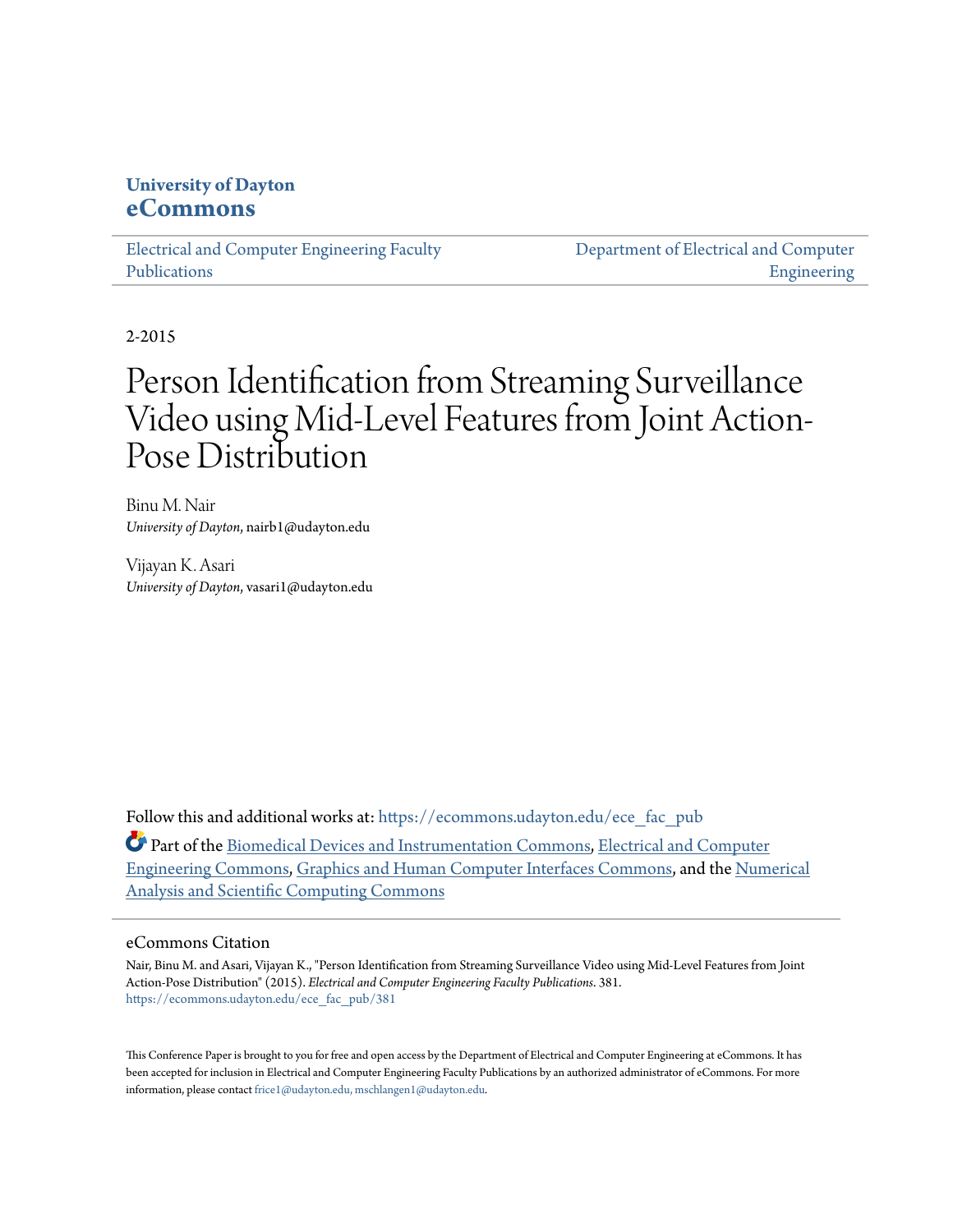# Person identification from streaming surveillance video using mid-level features from joint action-pose distribution

Binu M. Nair and Vijayan K. Asari

ECE Department, University of Dayton, 300 College Park, Dayton, OH-45469

### ABSTRACT

We propose a real time person identification algorithm for surveillance based scenarios from low-resolution streaming video, based on mid-level features extracted from the joint distribution of various types of human actions and human poses. The proposed algorithm uses the combination of an auto-encoder based action association framework which produces per-frame probability estimates of the action being performed, and a pose recognition framework which gives per-frame body part locations. The main focus in this manuscript is to effectively combine these per-frame action probability estimates and pose trajectories from a short temporal window to obtain mid-level features. We demonstrate that these mid-level features captures the variation in the action performed with respect to an individual and can be used to distinguish one person from the next. Preliminary analysis on the KTH action dataset where each sequence is annotated with a specific person and a specific action is provided and shows some interesting results which verify this concept.

Keywords: Auto-Encoder, Action Recognition, Restricted Boltzmann Machines, Histogram of Flow, Local Binary Flow Patterns, Pose Trajectories

#### 1. INTRODUCTION

Recent research in human motion analysis for surveillance applications in the last decade or so has been shifted more towards extracting features for human activity recognition, crowd flow analysis and pedestrian tracking. However, analyzing motion for the purpose of identifying individuals from surveillance has not been extensively researched on and has been limited to evaluating gait of individuals for person identification under controlled conditions such as in clinical studies. Moreover, the action in context has always been restricted to the walk action and study of motion patterns for any generic action from surveillance footage has not been the focus in the research community and industry. We address some of the questions with regards to identifying individuals: Does knowing the human action play an important part in extracting gait features for person identification? Can human action be an important cue to recognizing an individual other than just gait patterns? Intuitively, every person does the same action differently i.e the way in which a person does a certain action play an important part in recognizing that individual.

In this manuscript, we aggregate per-frame action probability estimates and pose trajectory estimates over a temporal window of length L frames and use a restricted Boltzmann machine (RBM) to capture the mid-level feature vector in real time. This feature vector is related to a local temporal window and can be obtained from a streaming video and therefore, can be used to identify an individual in a short period of time. Section 2 gives a survey of pose estimation and action recognition frameworks and shows that not much research has been done in evaluating action and pose to determine the identity of the individual. Section 3 provides the detailed description of the action association framework using auto-encoders, the pose trajectory latent features and the computation of the mid-level features using restricted Boltzmann machines. Finally, we provide our analysis of the algorithm in Section 4 with conclusions in Section 5.

Further author information : (Send correspondance to Binu M Nair Binu M Nair: E-mail: nairb1@udayton.edu

> Video Surveillance and Transportation Imaging Applications 2015, edited by Robert P. Loce, Eli Saber, Proc. of SPIE-IS&T Electronic Imaging, SPIE Vol. 9407, 94070P · © 2015 SPIE-IS&T CCC code: 0277-786X/15/\$18 · doi: 10.1117/12.2083423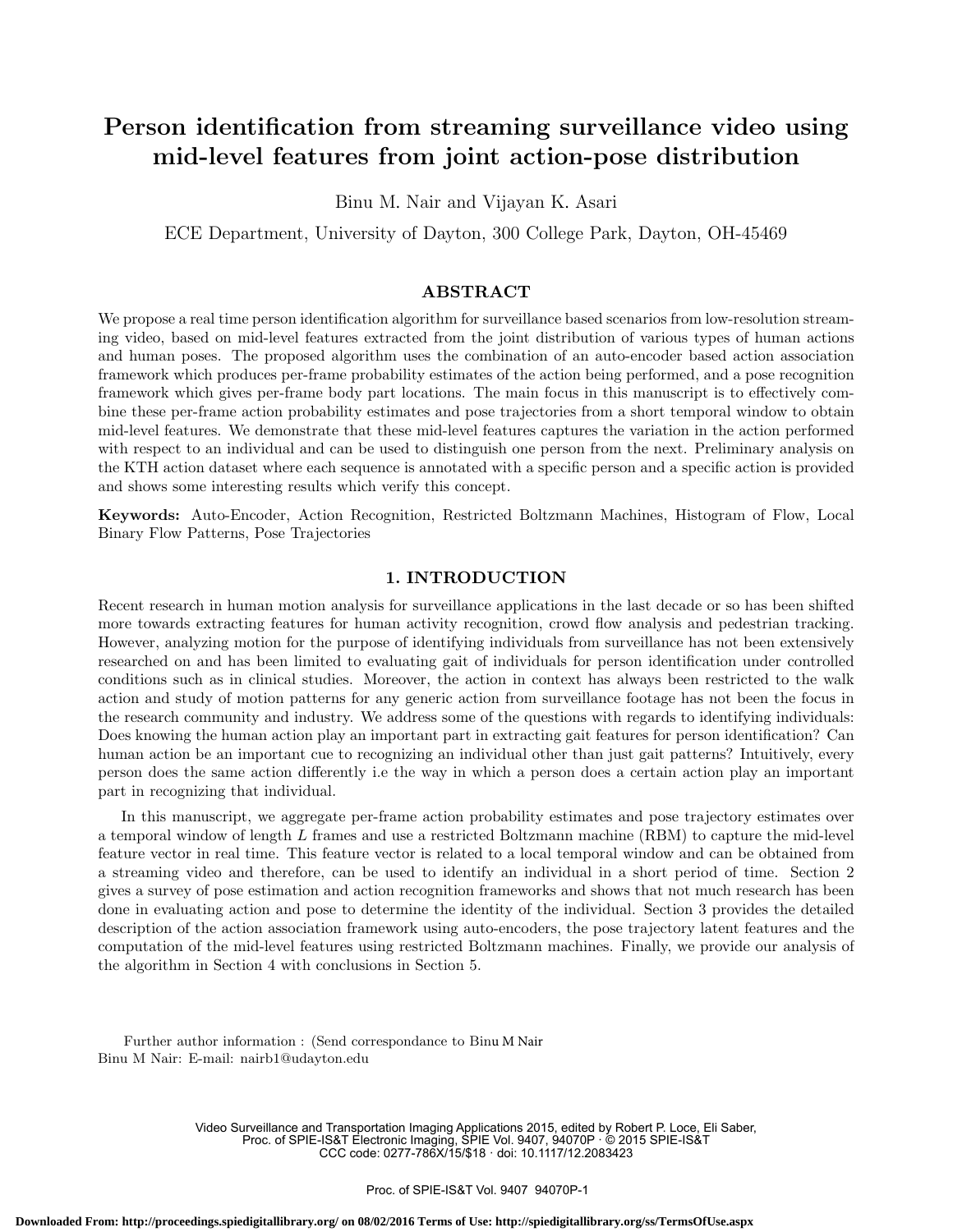#### 2. LITERATURE SURVEY

In this section, we focus on some of recent state of the art techniques used in the field of human action recognition and pose estimation. Research in human action recognition can be grouped into different categories such as image models, sparse features and grammars/templates.<sup>1</sup> Some state of the art algorithms under the banner of image models used the concept of space time shapes and computed properties characterizing these shapes to classify actions.<sup>2</sup> However, the requirement of a good foreground segmentation for space time shapes rendered this approach impractical. To capture the temporal nature of an action, some earlier algorithms modeled features across time using Hidden Markov Models and Conditional Random Fields but this required predefined states for initialization of the model and sequence length normalization. By detecting sparse features or interest points on video sequences, a robust representation can be obtained by computing a histogram of these sparse features in a bag of words model.<sup>3</sup> Following this paradigm, a well-known interest point detector known as the Spatio-Temporal Interest Point (STIP) was proposed by Laptev et al.<sup>4</sup> This was extended detecting interesting events in video sequences and was extended to classify actions.<sup>5</sup> Each STIP is described by a HOG/HOF descriptor computed from its local neighborhood. Recent progress in human action and activity recognition used these STIP points and the Bag of Words model as low-level features in complex learning frameworks. Wang et al<sup>6</sup> developed a contextual descriptor for each STIP which described its local neighborhood and the arrangement of points using a probabilistic model. Yuan et al<sup>7</sup> computed the 3D-R transform to get the global arrangement of the STIP points and proposed a contextual SVM kernel for sequence classification. However, these algorithms focused mainly on automatic video annotation and not necessarily designed for real time association of an action (soft classification). For our purposes, we require action probability estimates computed at every frame and where the computaton of these estimates do not depend on the motion speed variance between individuals. The above mentioned methods based on STIP features are dependent on the number of frames of the sequence used in the computation of the histogram of codewords.

In recent years, the problem of human body pose estimation has not just being limited to tracking points or corners or using depth information. One of the state of art methods for human pose estimation on static images is the Flexible mixture of parts model, proposed by Yang and Ramanan.<sup>8</sup> Instead of explicitly using variety of oriented body part templates(parametrized by pixel location and orientation) in a search-based template matching scheme, a family of affine-warped templates is modeled, each template containing a mixture of nonoriented pictorial structures. Ramakrishna et al<sup>9</sup> proposed an occlusion aware algorithm which tracks human body pose in a sequence where the human body is modeled as a combination of single parts such as the head and neck and symmetric part pairs such as the shoulders, knees and feet. Here, the important aspect in this algorithm is that it can differentiate between similar looking parts such as the left or right leg/arm, thereby giving a suitable estimate of the human pose. In our algorithm, we use the flexible mixture of parts model in getting a human pose estimate at each frame.

#### 3. PROPOSED METHODOLOGY

Here, we propose an algorithm to compute mid-level features using energy models from the joint distribution of action and pose trajectory features, accumulated over a temporal window of length L frames. The action features are conditional probability estimates of an action computed per frame by an auto-encoder based action classification scheme while the pose trajectory features are the body joint displacement estimates inferred from the per-frame pose estimates of the articulated parts model.<sup>8</sup> The action classification framework makes use of the optical-flow based motion features which was published in our action recognition algorithm<sup>10</sup> and the pose trajectory features are obtained by applying the trajectory descriptor<sup>11, 12</sup> on the pose estimates. These pose features and action features are fed to a Restricted Boltzmann machine (RBM) to compute the mid-level features. The RBM structure after appropriate training, describes the joint probability of the action and pose features and reveals a hidden set of units which provides us with the mid-level features. These mid-level features are considered to be unique with respect to each individual and is fed to an SVM<sup>13</sup> based classification framework for person identification. A block schematic of the overall process is given in Figure 1.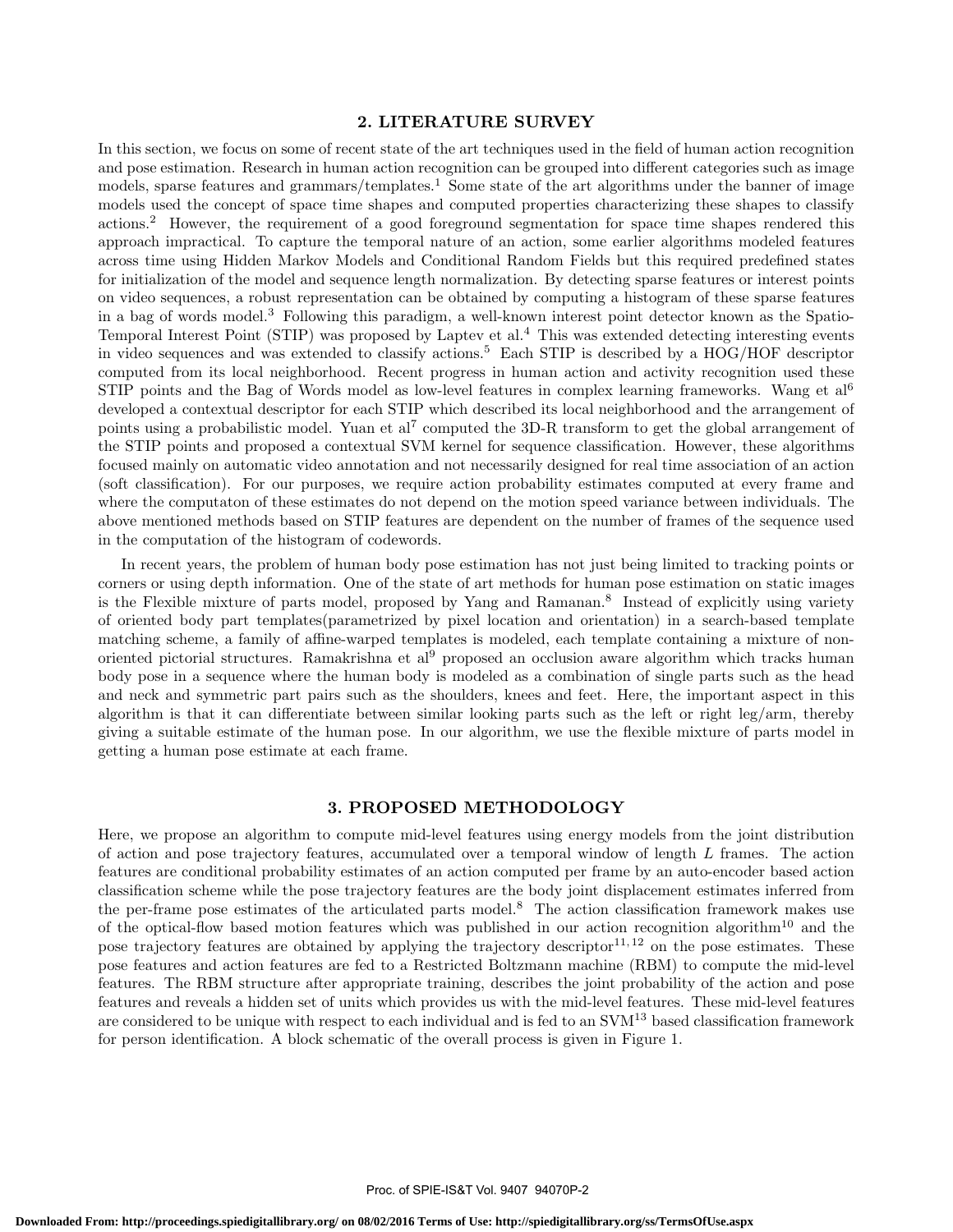

Figure 1: Block schematic of proposed algorithm.

### 3.1 Feature Extraction : Motion/Pose features

As shown in the block schematic, the motion and pose features are computed per frame. The motion features are extracted from the optical flow computed between two consecutive frames. The features are concatenation of the Hierarchical Histogram of Optical flow (HHOF),<sup>10</sup> Local Binary Flow patterns (LBFP)<sup>10</sup> and R-Transform (RT).<sup>10</sup> The HHOF gives the first order local and global information of the motion, the LBFP provides a second order information while the R-Transform provides a shape profile to the motion flow. These features have been proven that they are effective in providing action probability estimates in an action classification framework.<sup>14, 15</sup>

The pose features are the articulated pose model estimates at each frame where the location of 12 relevant joints namely left shoulder, right shoulder, left elbow, right elbow, left wrist, right wrist, left hip, right hip, left knee, right knee, left ankle and right ankle are extracted. These joints approximates the distinct pose of an individual and its variation across a time is different for each individual when considering a specific action. Thus, the variation of these pose features as the person performing a specific action differs with each individual and can be an important cue in distinguishing individuals.

## 3.2 Low-level features

We can obtain low-level features for person identification by accumulating action discriminatory features and latent pose trajectory features. Action discriminatory features are per-frame conditional probability estimates obtained from an action classification framework and accumulated across a temporal window of length L frames. The pose trajectory features are normalized displacement vectors computed for each relevant body joint across the same temporal window. The latent pose trajectory features can be obtained by using a non-linear dimensionality reduction. Here, we use the auto-encoder for this purpose. Thus, low-level action discriminatory features and latent pose trajectory features can be used to identify an individual in a L frame temporal window.

### 3.2.1 Action Discriminatory features

We employ the use of auto-encoders to obtain action-specific temporal space for recognizing the action from perframe motion features. For each action class, a trained auto-encoder which is a generalization of non-linear PCA, transforms the motion feature space into a time-independent space where the latent features lie on a temporal manifold. So, if the per-frame motion features of a test sequence with the true action class label 'walk' is applied to the trained auto-encoders of each action class, then the auto-encoder of the walk action class would give the least re-construction error. Similar are the cases of test sequences coming from other actions. This error forms the basis of determining the action class of that sequence as well as getting a probable estimate of the closeness of that sequence to the estimated class. An illustration of the concept is shown in Figure 2.

The auto-encoder is a neural network which obtains a lower-dimensional representation (encoder) and reconstructs the input features (decoder) using tied weights. This network is trained by treating a pair of layers as an RBM model and then using back-propagation to fine tune the weights. Once the network is trained, any motion feature at a frame can be encoded first and then reconstructed. If that motion feature does not belong to that specific auto-encoder, then the reconstruction error is large. This error can be interpreted as a conditional probability of the motion feature  $x_n$  belonging to the action class m. This is given in Equation 1 where  $\chi^2(.)$  is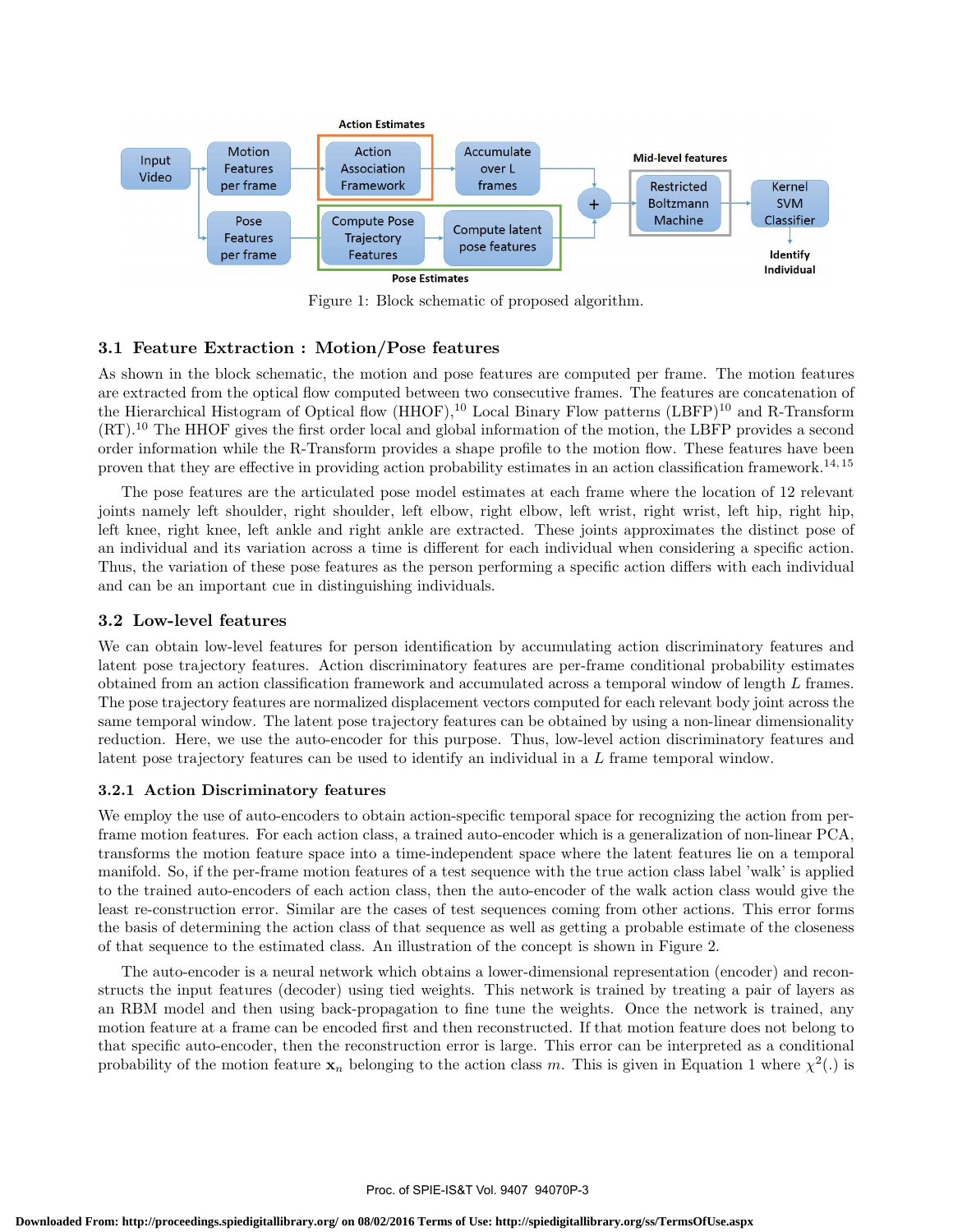

Figure 2: Block schematic of the action association framework.

the chi-squared metric,  $\hat{\mathbf{x}}_n(m)$  is the reconstructed motion feature  $\mathbf{x}_n$  obtained from the auto-encoder of action class m.

$$
Prob(\mathbf{x}_n|class = m) = K \exp(-\left(\frac{\chi^2(\mathbf{x}_n - \hat{\mathbf{x}}_n(m))}{A_m}\right))
$$
\n(1)

Therefore, from a temporal window of length  $L$  frames and with  $M$  different action classes, the discriminatory action features can be summarized as  $\mathbf{a}_{n,L} = [\mathbf{p}\mathbf{a}_n^T \ \mathbf{p}\mathbf{a}_{n+1}^T \ \mathbf{p}\mathbf{a}_{n+2}^T \dots \mathbf{p}\mathbf{a}_{n+L}^T] \in \mathbb{R}^{L \times M}$  where  $\mathbf{p}\mathbf{a}_n = [pa_n^1, \dots, pa_n^M]^T$ .

#### 3.2.2 Pose trajectory features

To compute the variation of the body joint across a temporal window of length L frames, we compute displacements between frames and normalize them. These are known as trajectory descriptors<sup>12</sup> and has been proved in our earlier published work<sup>11</sup> that it provides discrimination in recognizing specific gait patterns. The pose features are given as  $(x, y)$  locations of the relevant body joints. So, if there P body joints with their locations  $(x_n^p, y_n^p)$ at frame *n*, the displacement vector across L in the temporal window is given by  $P_{n,L} = [d_n^T, d_{n+1}^T, \dots, d_{n+L}^T]^T$ where  $\mathbf{d}_n = [(x_n^1 - x_{n-1}^1), (y_n^1 - y_{n-1}^1), (x_n^2 - x_{n-1}^2), (y_n^2 - y_{n-1}^2)$ ......... $(x_n^P - x_{n-1}^P), (y_n^P - y_{n-1}^P)]^T$  is the displacement vector of the pose features. Then, we apply another trained auto-encoder to provide a lower-dimensional representation of the features, thereby obtaining the latent pose trajectory features  $\mathbf{p}_{n,L}$ .

#### 3.3 Mid-Level features

The action discriminatory features  $a_{n,L}$  and the pose trajectory features  $p_{n,L}$  are computed for a temporal window of length L frames and this temporal window is scanned through the entire sequence. A shift of  $L - 1$ frames corresponds to a streaming sequence. The combination action-pose features is obtained by concatenating them to form a single discriminatory feature  $y_{n,L} = a_{n,L} \bigoplus p_{n,L}$ . Now, to find the joint distribution of the action features and pose features from the training data, we use a 3-layer deep restricted boltzmann machines. This is illustrated in Figure 3a. The hidden units at successive layers provide a higher level representation of the distribution of the action and pose features. Once the RBM layers are trained, then we obtain mid-level features which are sampled from action-pose distribution.

A Restricted Boltzmann Machine (RBM) is a undirected graphical energy model with two layers, the visible and the hidden layer consisting of independent units with only bi-directional weights associated between the layers. The features  $y_{n,L}$  are applied at the visible layer and when optimal weights are present, the hidden units provide the latent features which can efficiently be reconstructed back into the original feature space. The training of the RBM corresponds to finding optimal weights using the contrastive divergence technique.<sup>16</sup>

A support vector machine (SVM) classifier is trained using the mid-level features obtained from the RBM structure to distinguish between different individuals. Different types of kernels can be used and we prefer using a Chi-Squared kernel SVM.<sup>13</sup>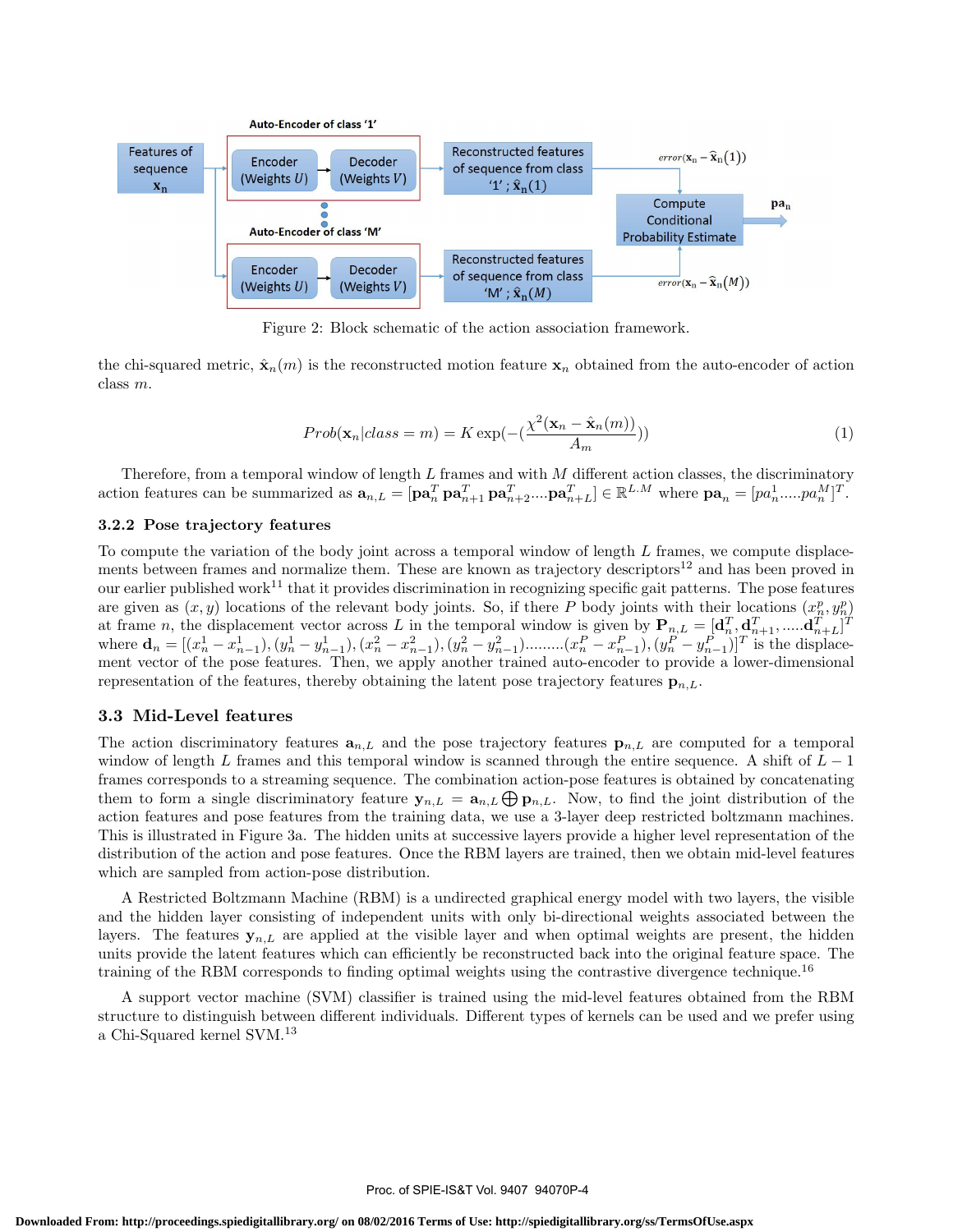

(a) Mid-level Feature Computation (b) Illustration of KTH Dataset.

Figure 3: Restricted Boltzmann Machine for midlevel feature computation (left) and illustration of action dataset (right).

#### 4. EXPERIMENTS AND RESULTS

We test and evaluate our algorithm on a well-known KTH action dataset<sup>17</sup> which contains six types of human actions such as boxing (a1), hand waving (a2), hand clapping (a3), jogging (a4), running (a5) and walking (a6) are performed several times by 25 subjects in four different scenarios: outdoors s1, outdoors with scale variation s2, outdoors with different clothes s3 and indoors s4 as illustrated in Figure 3b. There are total of 600 sequences of which, each one is divided into sub-sequences of approximately 4 secs in length, resulting in a total of 2391 sub-sequences. All sequences were taken over homogeneous backgrounds with a static camera with  $25fps$  and these sequences are down-sampled to a spatial resolution of  $160 \times 120$ . For our analysis, we consider the sequences of all individuals from set 1 which do not contain any scale variations or large clothing variations. In this set, we train the system on the first 3 sub-sequences and test on the  $4^{th}$  sub-sequence. Each sequence is associated with a specific individual performing a specific action.

For our analysis, we provide two kinds of results. One is the set of accuracies obtained in identifying 5 different people where all are performing the same action (given in Table 1). The other are the set of accuracies obtained in identifying 5 different people when they are performing 3 different actions (given in Table 2. From Table 1, we see that our proposed algorithm is able to obtain an average of 56% for boxing action, 52% for hand waving, 55% for hand clapping action, 41.2% for jogging action, 32.2% for running action and 39.3% for walking action. Here, the boxing , hand waving and hand clapping action have reasonable accuracies while the walking, running and jogging have low accuracies due to the low number of training samples. Note that all these accuracies for person identification are obtained by computing mid-level features from a temporal window of length  $L = 10$  frames. Thus, these results show a lot of promise in identifying individuals from a streaming surveillance video where motion features corresponding to a specific type of action are classified. Now, when multiple types of actions are involved in a surveillance, the accuracy in identifying an individual gets dropped to around 40% on an average. This is because of the lack of data for accurate training of the auto-encoder based action association framework and the mid-level feature computation. However, the algorithm shows the potential in deriving mid-level features and having an RBM network to represent joint action-pose probability distribution. If large amounts of training data are available, the RBM network can be trained more accurately which should result in a better generalization of the true action-pose distribution using the RBM network, resulting in better accuracies for person identification.

#### 5. CONCLUSIONS

We have proposed an algorithm to derive mid-level features from an action-pose distribution estimated by using a series of auto-encoders and Restricted Boltzmann machines, to identify individuals irrespective of the action being performed. Our algorithm takes in conditional probability estimates of the action being performed as an additional cue along with the pose trajectory features along a temporal window. The mid-level features correspond to not only how the person moves but also how the person performs the action. These two cues are vital in recognizing an individual in a streaming surveillance scenario. Our proposed algorithm with preliminary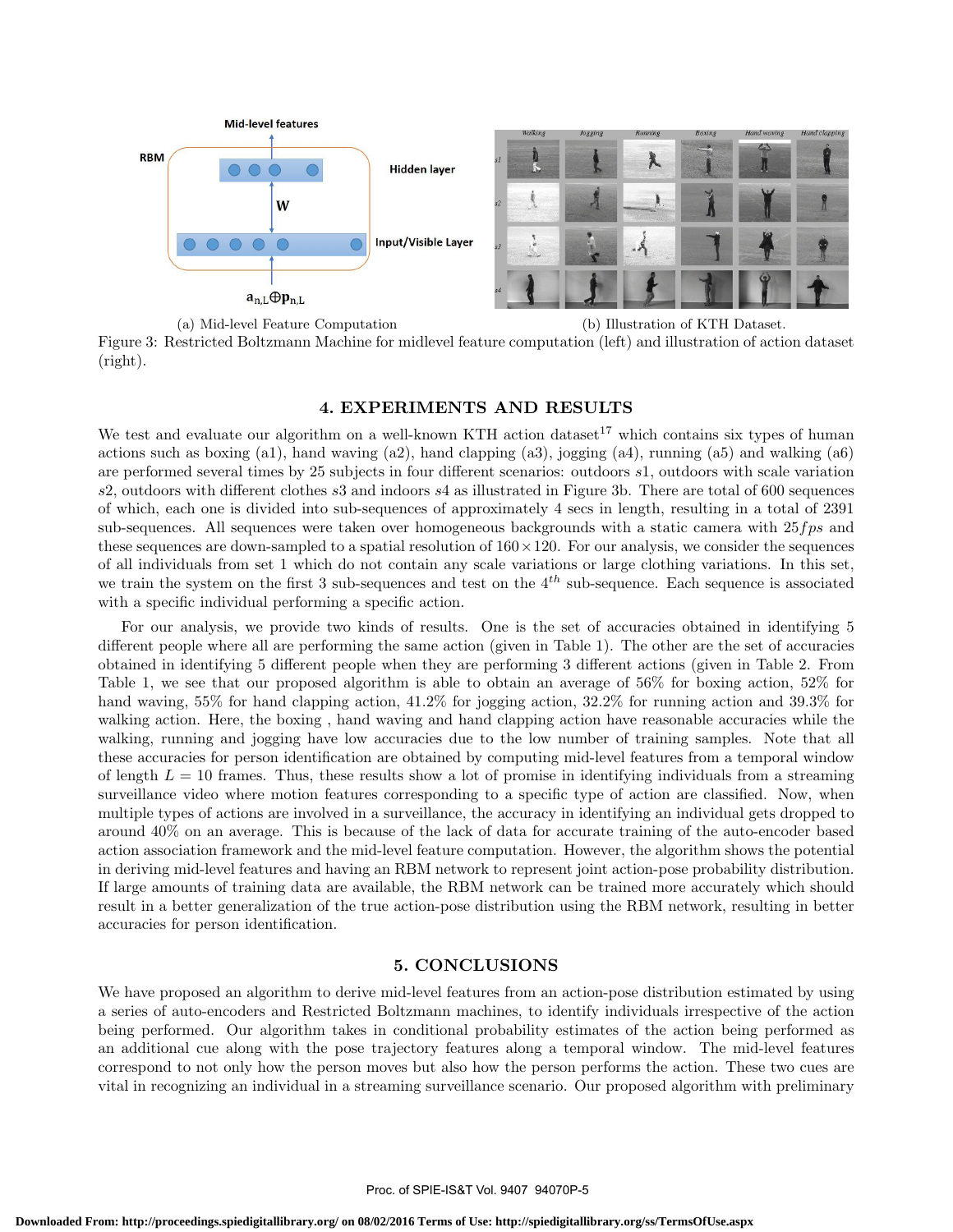| Person/Action   | a1      | a2     | aЗ     | a4      | a5      | aб     |
|-----------------|---------|--------|--------|---------|---------|--------|
| Persons 1-5     | 59.22%  | 53.2%  | 67.65% | 33.62\% | 37.70%  | 56.19% |
| Persons 6-10    | 55.35%  | 56.28% | 54.39% | 52.67%  | 36.95%  | 42.42% |
| Persons 11-15   | 57.95%  | 48.90% | 48.88% | 47.27\% | 28.07\% | $30\%$ |
| Persons $16-20$ | 55.51\% | 39.37% | 56.27% | 26.56\% | 25.72%  | 21.81% |
| Persons $21-25$ | 55.20%  | 62.95% | 49.83% | 44.95%  | 31.92%  | 46.15% |

Table 1: Person Identification accuracy results for a set of 5 individuals for each action using midlevel features for a temporal window of length  $L = 10$  frames.

| Person/Action   | a1,a2,a6 | a1, a3, a6 | a1,a2,a4 | a1.a3.a4 | $a1-a6$ |
|-----------------|----------|------------|----------|----------|---------|
| Persons 1-5     | 48.47%   | 53.59%     | 42.33%   | 49.16%   | 43.99%  |
| Persons 6-10    | 48.64\%  | 45.24%     | 47.33%   | 43.54%   | 42.16%  |
| Persons 11-15   | 43.23%   | 40.59%     | 45.56%   | 42.92%   | $36\%$  |
| Persons $16-20$ | 34\%     | 43.10\%    | 35.81\%  | 45.07%   | 34.44%  |
| Persons 21-25   | 42.14\%  | 46.58%     | 52.65%   | 47.66%   | 46.53%  |

Table 2: Person Identification accuracy results for a set of 5 individuals and 3 actions for a temporal window of length  $L = 10$  frames

results has proved that this concept is feasible and that additional evaluation of this approach will lead to a better understanding on identifying specific individuals.

#### REFERENCES

- [1] Weinland, D., Ronfard, R., and Boyer, E., "A survey of vision-based methods for action representation, segmentation and recognition," Computer Vision and Image Understanding  $115(2)$ ,  $224 - 241$  (2011).
- [2] Blank, M., Gorelick, L., Shechtman, E., Irani, M., and Basri, R., "Actions as space-time shapes," in [Computer Vision, 2005. ICCV 2005. Tenth IEEE International Conference on], 2, 1395–1402 Vol. 2 (2005).
- [3] Niebles, J., Wang, H., and Fei-Fei, L., "Unsupervised learning of human action categories using spatialtemporal words," International Journal of Computer Vision 79(3), 299–318 (2008).
- [4] Laptev, I., "On space-time interest points," International Journal of Computer Vision 64(2-3), 107–123 (2005).
- [5] Laptev, I., Marszalek, M., Schmid, C., and Rozenfeld, B., "Learning realistic human actions from movies," in [Computer Vision and Pattern Recognition, 2008. CVPR 2008. IEEE Conference on], 1–8 (2008).
- [6] Wang, J., Chen, Z., and Wu, Y., "Action recognition with multiscale spatio-temporal contexts," in [Computer Vision and Pattern Recognition (CVPR), 2011 IEEE Conference on], 3185–3192 (2011).
- [7] Yuan, C., Li, X., Hu, W., Ling, H., and Maybank, S., "3d r transform on spatio-temporal interest points for action recognition," in [Computer Vision and Pattern Recognition (CVPR), 2013 IEEE Conference on], 724–730 (2013).
- [8] Yang, Y. and Ramanan, D., "Articulated pose estimation with flexible mixtures-of-parts," in [Computer Vision and Pattern Recognition (CVPR), 2011 IEEE Conference on], 1385–1392 (June 2011).
- [9] Ramakrishna, V., Kanade, T., and Sheikh, Y., "Tracking human pose by tracking symmetric parts," in [Computer Vision and Pattern Recognition (CVPR), 2013 IEEE Conference on], 3728–3735 (2013).
- [10] Nair, B. and Asari, V., "Learning and association of features for action recognition in streaming video," in [Advances in Visual Computing], Bebis, G., Boyle, R., Parvin, B., Koracin, D., McMahan, R., Jerald, J., Zhang, H., Drucker, S., Kambhamettu, C., El Choubassi, M., Deng, Z., and Carlson, M., eds., Lecture Notes in Computer Science 8888, 642–651, Springer International Publishing (2014).
- [11] Nair, B., Kendricks, K., Asari, V., and Tuttle, R., "Body joint tracking in low resolution video using region-based filtering," in [Advances in Visual Computing], Bebis, G., Boyle, R., Parvin, B., Koracin, D., McMahan, R., Jerald, J., Zhang, H., Drucker, S., Kambhamettu, C., El Choubassi, M., Deng, Z., and Carlson, M., eds., Lecture Notes in Computer Science 8887, 619–628, Springer International Publishing (2014).